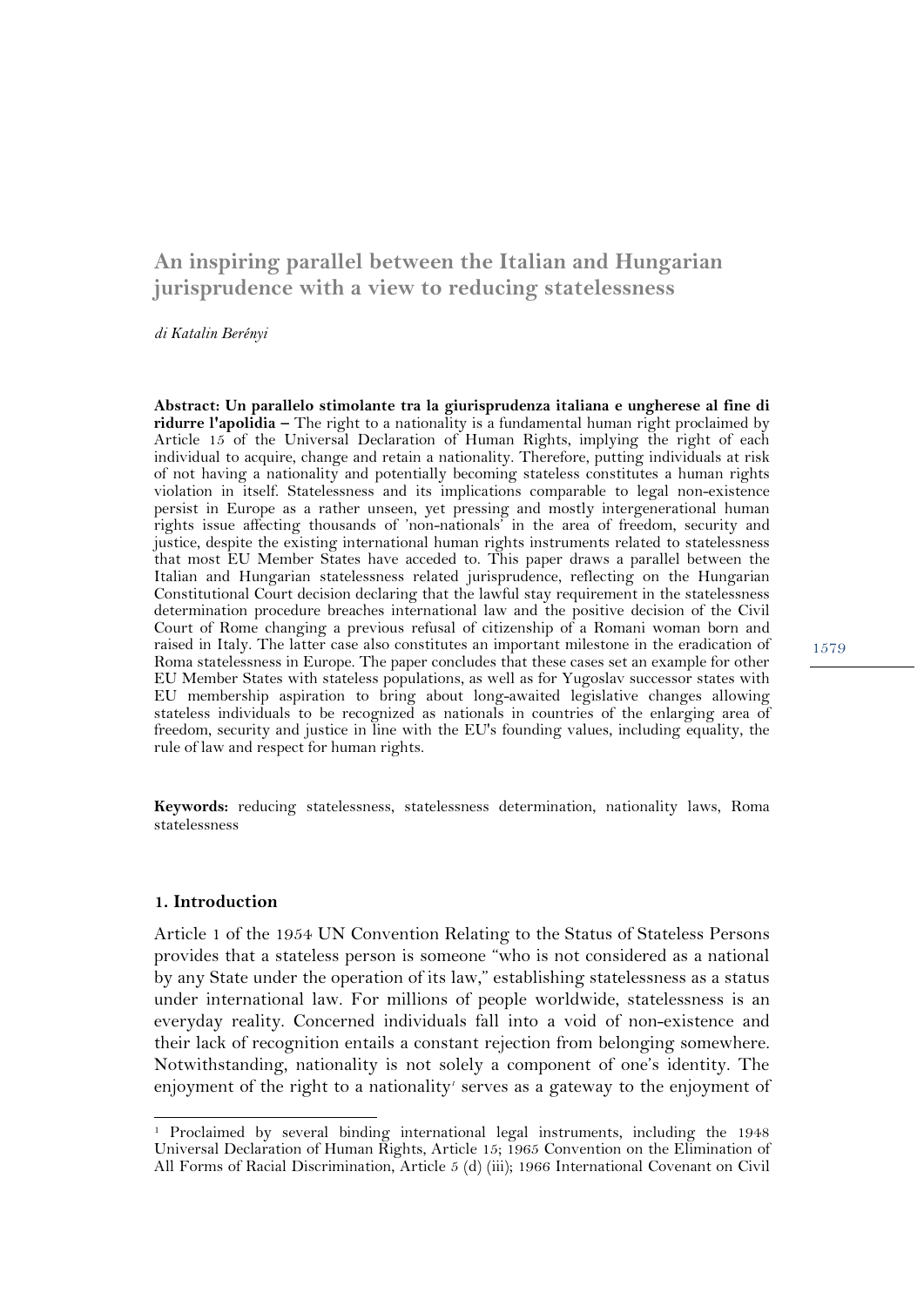1580

 $\overline{a}$ 

other fundamental rights. Therefore, not having a nationality creates a legal barrier to enjoy fundamental civil, political, economic, cultural and social rights in terms of education, health care, free movement and family life that most people take for granted. Statelessness emerges both at the individual and group level, predominantly among ethnic minorities. Ethnic discrimination is also one of the main reasons for intergenerational statelessness in Europe. Article 2 of the 1997 European Convention on Nationality provides that nationality constitutes a legal bond between a person and a State, without reference to the person's ethnic origin. Nationality legislation providing for the acquisition and loss of nationality traditionally belongs to the sovereign matters to be governed by States. Government policies relating to nationality issues have been changing over the last decades as a result of major geopolitical shifts and conflicts and the implications of the recent migration flows relating to statelessness are apparent<sup>2</sup> in the European context.<sup>3</sup> Statelessness is more than a legislative gap or an inconvenient miscalculation of decision-makers bringing about previously unforeseen consequences. It is a severe human rights violation which, if remains unsolved, may perpetuate the existence of laws preventing many from becoming *de iure* citizens of a state enjoying its protection in all aspects of life.

Notwithstanding the fact that over the course of the last decades there has been immense progress in international human rights law, including the UN statelessness conventions (the 1954 UN Convention Relating to the Status of Stateless Persons and the 1961 UN Convention on the Reduction of Statelessness), as well as other regional instruments relating to statelessness<sup>4</sup> reflecting on the manifold vulnerabilities of stateless individuals, statelessness remains a largely hidden issue in Europe, mostly passed down from generation to generation. The fact that statelessness has been increasingly addressed in recent years in the international fora, as well as at the state level<sup>5</sup> around the globe is partly the result of the pivotal work and collaborative efforts of the UNHCR (the UN Refugee

and Political Rights, Article 24 (3); 1979 Convention on the Elimination of All Forms of Discrimination against Women, Article 9; 1989 Convention on the Rights of the Child, Article 7; 1997 European Convention on Nationality, Article 4.

<sup>2</sup> See: K. Swider, *Protection and Identification of Stateless Persons through EU Law, Amsterdam Centre for European Law and Governance Working Paper Series*, 2014/5. pp. 21-22.; European Network on Statelessness, *Submission of the European Network on Statelessness to the European Commission Consultation on the future of Home Affairs policies: An open and safe Europe – what next?*, London: 2014.

<sup>3</sup> K. Berényi, *Statelessness and the refugee crisis in Europe. Forced Migration Review Vol. 53*, 2016. pp. 69-70.

<sup>4</sup> See, Convention on the Reduction of Cases of Multiple Nationality and Military Obligations in Cases of Multiple Nationality 1963; European Convention on Nationality, 1997; Convention on the avoidance of statelessness in relation to State succession, 2006.

 $5$  In recent years, statelessness has been increasingly addressed at the universal (UN), regional (EU, CoE, OSCE) and national levels, as well as by non-state actors (NGOs, academia). See e.g. *UNHCR Guidelines on statelessness; UNHCR statelessness related ExCom Conclusions*; relevant resolutions adopted by the UN Human Rights Council, policy informs and ad hoc queries elaborated by the *European Migration Network*; *Council Conclusions on statelessness; EU Action Plan on Human Rights and Democracy (2015-2019)*; *EU Guidelines on human rights dialogues with non-EU countries; Addressing the human rights policy impact of statelessness in the EU's external action; Practices and Approaches in EU Member States to Prevent and End Statelessness, Submission of the European Network on Statelessness to the* European Commission Consultation on the future of Home Affairs policies: An open and safe Europe – what next? 2014.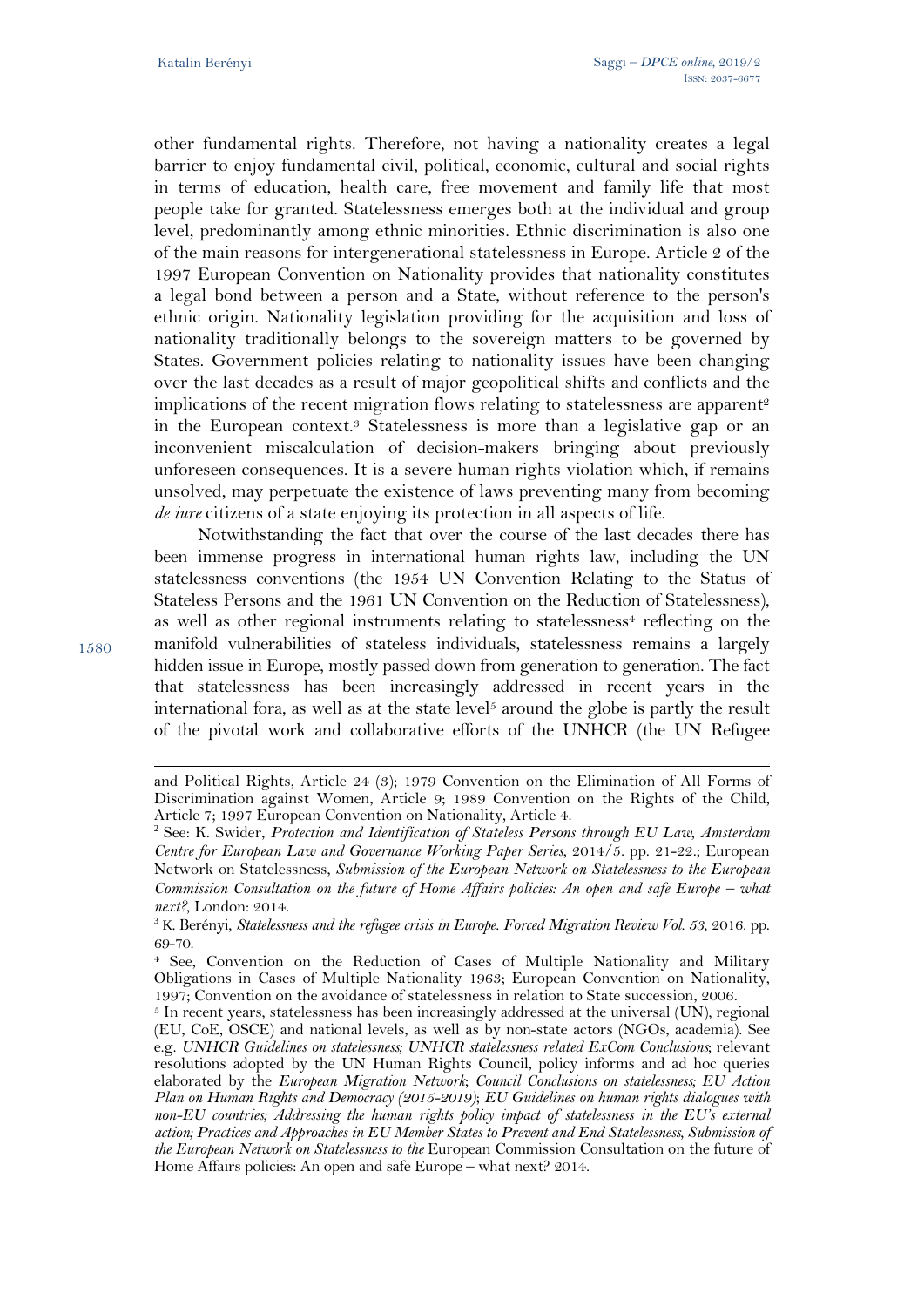Agency)<sup>6</sup> and other pro-nationality NGO stakeholders who have been mainstreaming the rights of stateless persons. The vast majority of EU Member States acceded to universal and regional statelessness related conventions but they still seem to retain extensive sovereignty over who they are willing to recognise as their nationals. This state approach largely contradicts universal human rights which on paper apply to everyone, irrespective of their nationality or the absence thereof, as well as international obligations that the state already chose to align itself with when adopted legal instruments, including explicit provisions on the individual right of everyone to a nationality**.** Whereas Parra suggests that the sovereign discretion of states in the field of nationality has been gradually eroding since the adoption of these legally binding instruments providing for the right to a nationality,<sup>7</sup> States continue to play the main role in deciding on the acquisition and loss of nationality. For the sake of further advancing the reawakening dialogue on statelessness in Europe, this chapter explores whether there could be a correlation or even an interaction between the motives of Hungarian and Italian human rights jurisprudence relating to such a tangible issue as nationality. Key findings relating to the landmark rulings of the Hungarian Constitutional Court, the Italian Court of Cassation and Civil Court of Rome are drawn from the reviewed nationality regimes and changes thereof, the factual backgrounds of the mentioned cases, the reasoning behind the decisions, the judicial opinions (dissenting opinions, parallel statements), as well as academic and policy papers touching upon statelessness in Hungary and Italy.

#### **2. Statelessness in the European context**

According to UNHCR estimates<sup>8</sup> statelessness affects approx. 10 million people around the world of whom approximately 600,000 reside in Europe, including stateless populations who have lived in the same country for generations. Statelessness may occur due to diverse circumstances, yet, in Europe this manmade phenomenon has mainly arisen due to the dissolution of Yugoslavia, Czechoslovakia and the Soviet Union following which many of those who left the former federal states (and migrated to other countries e.g., Italy, Croatia, Slovenia, Slovakia, Romania, Bulgaria, Latvia, Estonia) were left without the nationality of an existing state. They owned personal documents which identified them as citizens of a country that did not exist anymore and did not seek to acquire the nationality of their new country of residence within a reasonable timeframe (also failing to register the birth of their children).

 $\overline{a}$ 

<sup>6</sup> At the time of its creation, the UNHCR was mandated to provide international protection and to seek durable solutions for stateless refugees who are covered by its Statute and by the 1951 Refugee Convention. Later the UN General Assembly designated UNHCR as the body to examine the cases of persons who claim the benefit of the 1961 Convention. In 1994, the UN General Assembly further entrusted UNHCR with a global mandate for the identification, prevention and reduction of statelessness and for the international protection of stateless persons. Over time, UNHCR has elaborated a number of guidelines relating to statelessness, then in 2014, UNHCR launched its #Ibelong campaign with the aim of eradicating statelessness in 10 years, by 2024.

<sup>7</sup> J. Parra, *Stateless Roma in the European Union: Reconciling the Doctrine of Sovereignty Concerning Nationality Laws with International Agreements to Reduce and Avoid Statelessness*, *Fordham International Law Journal, Volume 34 2011*.

<sup>8</sup> UNHCR Figures at a Glance. Web. 17 June 2009.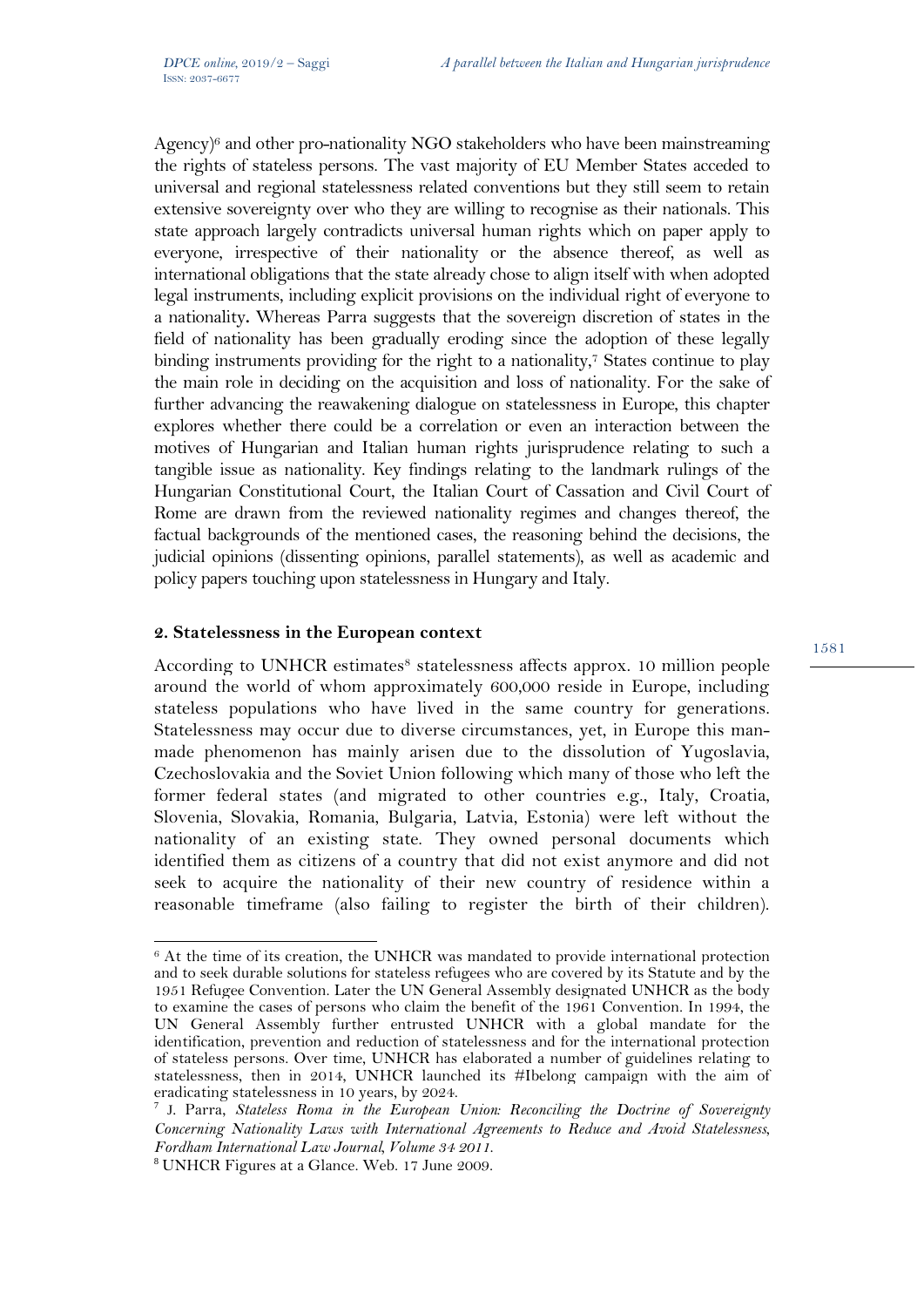Therefore, despite living in another country for decades or being even born there, today the affected individuals still do not possess identity documents (issued by the authorities of their country of residence) and thus citizenship. Consequently, from generation to generation they face limited access to education, health care and work in their country of decades-long residence.

Statelessness and its implications comparable to legal non-existence therefore continue to persist in Europe as a fairly hidden, highly intergenerational phenomenon despite all the existing international human rights instruments, including those relating to statelessness that most EU Member States have acceded to. Therefore, statelessness remains a pressing human rights issue concerning several thousands of individuals labelled as non-nationals or persons of unknown nationality in the area of freedom, security and justice. Also, a considerable number of stateless Roma and other national minorities live in EU countries who fled racism and nationalism in the successor states of the ex-Yugoslavia looking for shelter in other European countries, many in Italy, for instance. Therefore, the impact of statelessness deriving from state disintegration or ethnic discrimination persists in several EU Member States today but the situation is particularly urging in countries of the former Soviet Union which are now Members of the EU (Latvia, Estonia, Lithuania) and countries of the ex-Yugoslavia all aspiring to obtain EU-membership. Given that most EU Member States have ratified the 1954 UN Convention Relating to the Status of Stateless Persons obliging them to provide stateless persons with fundamental rights and a certain extent of protection, only Belgium, Bulgaria, France, Hungary, Italy, Latvia, Slovakia, Spain and the United Kingdom have put in place self-standing status determination procedures.9 At the time of writing, in the Netherlands a legislative amendment package envisaging to introduce a statelessness determination procedure was recently subject to public consultation in which pronationality NGO stakeholders actively engaged.10 With regard to the countries under consideration, both Hungary and Italy are States Parties to both UN statelessness conventions and have established dedicated procedures which have been challenged by Hungarian and Italian judges. Thus, the relating cases of jurisprudence to be explained further on, undeniably demonstrate the dedication of Hungary and Italy to implement the UN statelessness conventions in good faith with a view to complying with their international obligations.

## **3. Tackling statelessness in Hungary: protection approach turning into foreign policy commitment**

Before the recent migration flows, the Office of Immigration and Asylum (OIA) encountered relatively few stateless persons. Even though Hungary did not have any particular stateless population or other historical relevance to mainstream the rights and protection of the stateless, Section 2 (b) of the Act XXXIX of 2001 on

 $\overline{a}$ 9 Statelessness determination procedures assist States in meeting their commitments under the 1954 UN Convention relating to the status of stateless persons would therefor play a vital role in identifying persons of concern.

<sup>10</sup> European Network on Statelessness. *Joint submission of ASKV/Refugee Support and the European Network on Statelessness to the consultation by the Ministry of Security and Justice in the Netherlands*, London: 2016.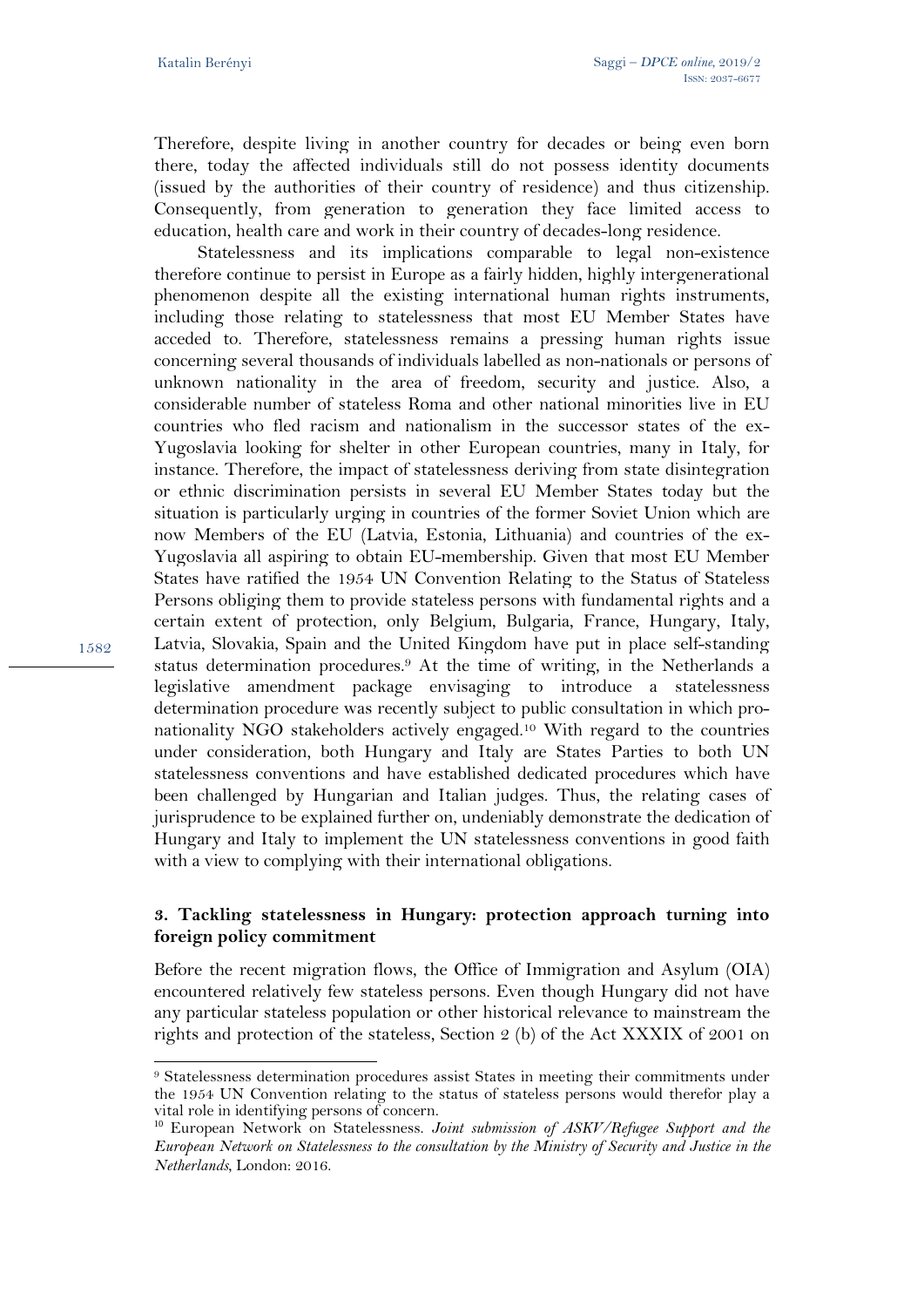l

the Entry and Stay of Foreigners, defined statelessness as a distinct ground for issuing a humanitarian residence permit. This commitment was greatly inspired by the awareness-raising activities of the UNHCR and the Hungarian Helsinki Committee.11 Accordingly, Hungary has been widely viewed as an exemplary state with regard to statelessness, being state party to all statelessness related international instruments.12 Hungary's esteem in this regard was further amplified when the Government of Hungary adopted a new self-standing statelessness determination procedure by law (governed by Act II of 2007 on the Entry and Stay of Third-Country Nationals, hereinafter: TCN Act). At the time, this was applauded as a pioneer step encouraging other EU Member States to establish similar self-standing status determination procedures.

Looking at the Hungarian procedure, it provides for guarantees similar to those included in the refugee status determination procedure13 in terms of protection needs. The procedure views statelessness as a self-standing ground for protection, providing for a distinct protection status for stateless persons, to be established through the dedicated status determination procedure. The Hungarian authorities (OIA) play an active role in informing potential stateless applicants, who they come across through the immigration or alien policing procedures about the procedure. In the following section, the Hungarian statelessness determination procedure shall be discussed in sum.

A potentially affected person may initiate the procedure via written or oral application at the regional Directorate of the OIA (which is the competent authority for conducting statelessness determination procedures in Hungary) closest to the applicant's place of residence. Then the applicant makes an oral statement that is registered. During the procedure applicants can use their mother tongue or any other language that they understand. The submission of the application is free of charge whereas costs related to interpretation and legal aid are borne by the State. Nevertheless, the Hungarian Helsinki Committee also provides free legal aid to both asylum-seekers and stateless persons. Based on the cooperation agreement between the OIA and the UNHCR, the latter is granted a set of rights during the procedure, as it may participate in it at any stage. Whereas the burden of proof lies mainly on the applicant, in reality, the authority plays an active role in establishing relevant facts in substantiating national ties upon request by the applicant. The TCN Act includes a lowered standard of proof in statelessness determination procedures, allowing the applicant to substantiate the

<sup>11</sup> The Hungarian Helsinki Committee (HHC) is one of the leading non-governmental human rights organisations in Hungary and Central Europe. Its main areas of activities focus on protecting the rights of asylum-seekers, stateless persons and other foreigners in need of international protection, as well as monitoring the human rights performance of law enforcement agencies and the judicial system. The HHC is a member of the European Council on Refugees and Exiles (ECRE), the European Network on Statelessness (ENS) and is an implementing partner of the UNHCR.

<sup>12</sup> The 1954 UN Convention on the Status of Stateless Persons, the 1957 UN Convention on the Nationality of Married Women, the 1961 UN Convention on the Reduction of Statelessness, the 1997 European Convention on Nationality and the 2006 Council of Europe Convention on the Avoidance of Statelessness in relation to State Succession.

<sup>13</sup> T. Molnár, *The Hungarian Constitutional Court's Decision on the Compatibility of the Hungarian Statelessness Determination Procedure with International Law*, *Hungarian Yearbook of International Law and European Law, The Hague, Eleven International Publishing*, 2016. 593- 602.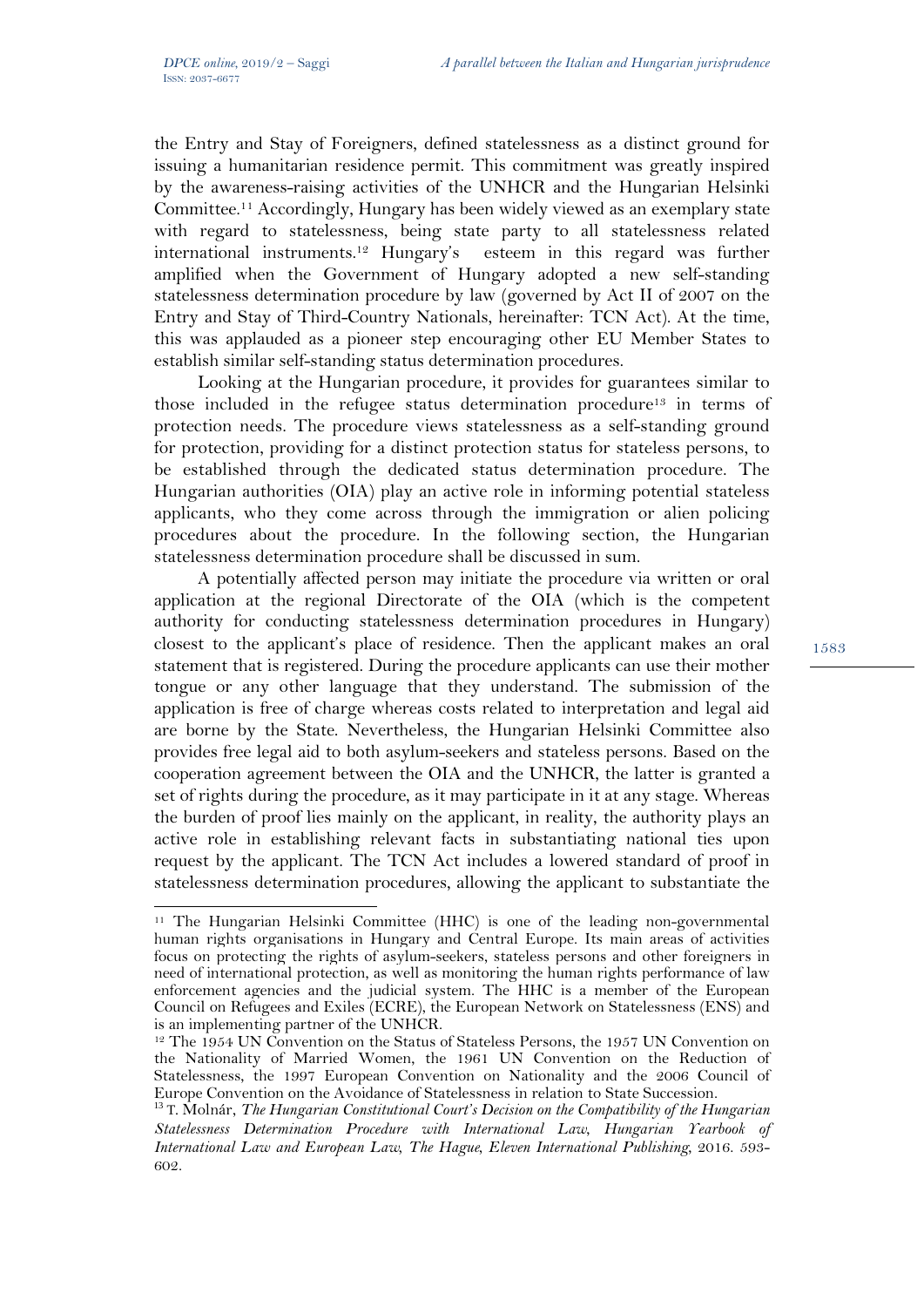grounds of their claim, in case proving is not possible. Considering the vulnerabilities of children, ex-officio guardians are appointed to assist to cases where unaccompanied minors are involved. The judicial review of first instance (administrative) rejection decisions is available and the proceeding judge may both annul the administrative decision and grant stateless status to the applicant. In case of recognition, stateless persons acquire a humanitarian residence permit, a (stateless) travel document and access to free primary and secondary education. However, the TCN Act hardly provides anything about stateless persons' access to the labour market or particular social benefits, nor does it foresee any financial support for recognized stateless individuals which raises particular concerns in terms of health care and accommodation.14

Ever since the reform of the Hungarian stateless regime and the establishment of the self-standing status determination procedure in law back in 2007, Hungary has been striving to address the rights and protection of stateless persons in the international arena which was also included as a distinct goal in a strategy document for 2009-2014.15 It provides that "Hungary […] wishes to further represent the issue of the protection of stateless persons on the international plane, among others by disseminating the practical experiences gained from the exemplary Hungarian procedure for the recognition of stateless status.<sup>16"</sup>

Additional efforts were made by the Hungarian EU Presidency in May 2011 to put statelessness on the EU agenda by inviting EU Member States to discuss the protection of stateless persons, as well as the prevention and reduction of statelessness. After the Hungarian EU Presidency, in November 2011 the EU Global Approach on Migration and Mobility (GAMM) was adopted providing that "The EU should also encourage non-EU countries to address the issue of stateless persons, who are a particularly vulnerable group, by taking measures to reduce statelessness."17

Shortly after the adoption of the GAMM in December 2011, Hungary made important statelessness related pledges, seeking to amplify Hungary's commitment to advance the implementation of the UN statelessness conventions and offer to share best practices and expertise in the field of statelessness. In addition, Hungary pledged to withdraw the declaration made relating to Articles 23-24 of the 1954 UN Convention Relating to the Status of Stateless Persons, allowing the enjoyment of stateless persons' rights relating to access to public relief, labour legislation and social security to all recognized stateless persons in Hungary. (Accordingly, the declaration was duly withdrawn as of  $3<sup>rd</sup>$  July 2012.) Furthermore, Hungary declared that it would adopt a quality evaluation and development mechanism in statelessness determination which has been put in place since then. In addition, a Quality Assurance Manual has been prepared by the OIA and the UNHCR's Hungary Unit.18

 $\overline{a}$ 

<sup>14</sup> For further details on the procedure, see T. Molnár, *Statelessness Determination Procedure in Hungary, 4 Asiel & Migrantenrecht*, 2013. pp. 271-277 and J. Tóth, *'Hungary', In D. Vanheule (ed.), International Encyclopaedia of Laws: Migration Law. Alphen aan den Rijn, Kluwer Law International*, 2012. pp. 183-192. <sup>15</sup> Government Strategy 11.

<sup>&</sup>lt;sup>16</sup> Government Strategy of Hungary for Cooperating in the Area of Freedom, Security and Justice of the EU for 2009-2014.

<sup>&</sup>lt;sup>17</sup> European Union. The EU Global Approach on Migration and Mobility (GAMM), Brussels, 2011. p. 17.

<sup>18</sup> T. Molnár, *Statelessness Determination Procedure in Hungary, 4 Asiel* & *Migrantenrecht,* 2013.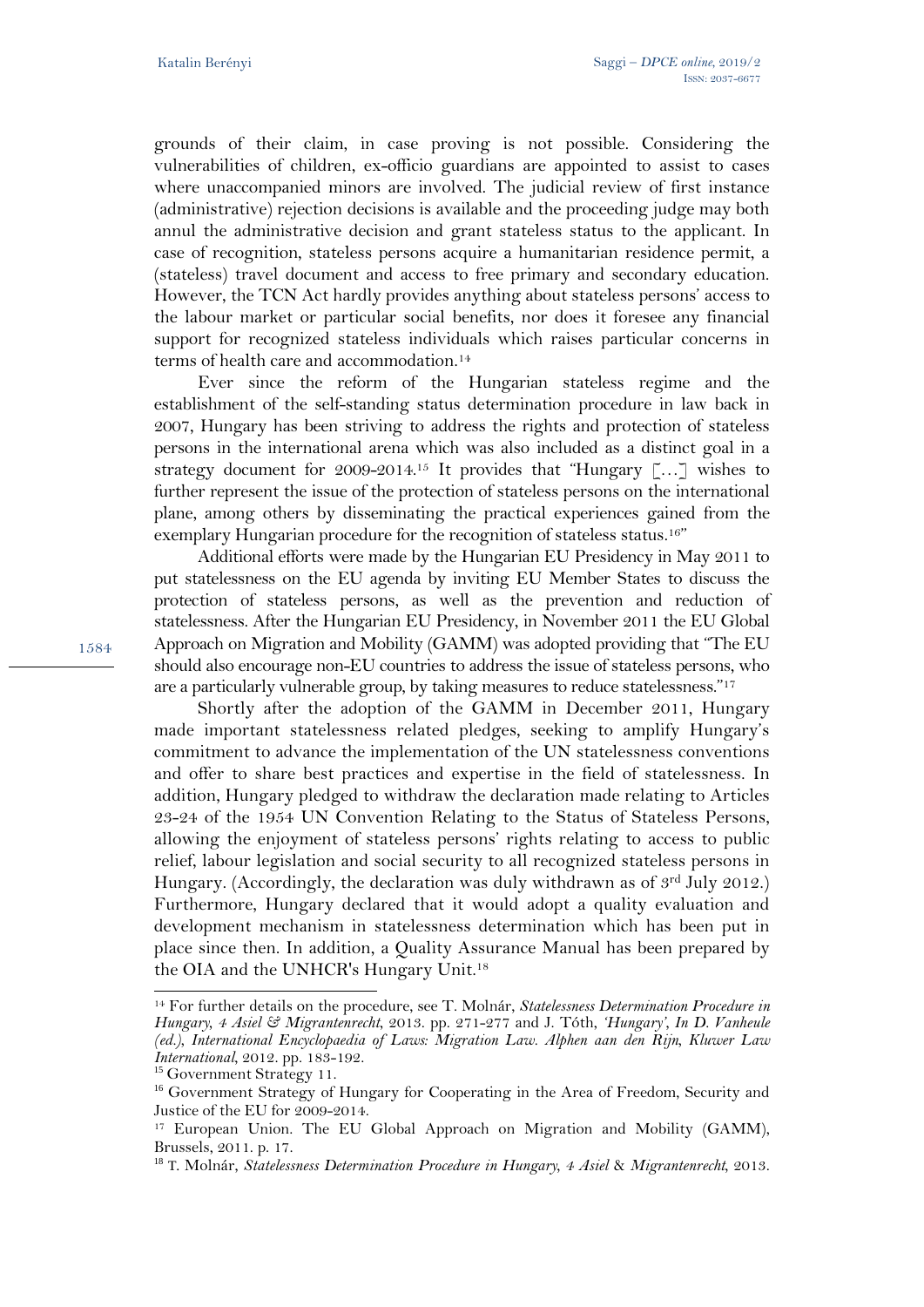Despite all these positive pursuits, the TCN Act (providing for the legal and procedural framework of the dedicated procedure) and thus the status determination procedure included one quite unreasonable and restrictive provision that only allowed lawfully staying third country nationals to initiate the statelessness determination procedure in Hungary, providing that:

"Proceedings aimed at the establishment of statelessness shall be instituted upon an application submitted to the alien police authority by an applicant lawfully staying in the territory of Hungary, which may be submitted by the person seeking recognition as a stateless person (hereinafter referred to as the 'applicant') orally or in writing" (Art.  $76(1)$  of the TCN Act).

This entails that (potentially) affected individuals arriving and staying irregularly in Hungary were automatically excluded from recognition, thus protection, and did not have access to the status determination procedure. This restrictive provision was included in the TCN Act with a view to preventing abusive statelessness claims, submitted in bad faith with the aim of avoiding removal from the territory of Hungary. In reality, unlawfully staying applicants were generally allowed to submit an application, nonetheless, their unlawful stay was mostly considered as grounds for rejection. Obviously, not being able to regularize their unlawful stay, irregularly staying stateless applicants did not really get a chance to be recognized as stateless persons and obtain due protection. This was the vicious circle for many stateless persons staying in Hungary, waiting to be able to legalize their stay and become members of the Hungarian society. (Hence, the OIA earlier declared that a humanitarian residence permit issued on the grounds of an ongoing asylum procedure may not be viewed as a proof of lawful stay in case of asylum-seekers who had previously entered the territory of Hungary irregularly. Therefore, until the Constitutional Court's landmark decision, this provision fundamentally challenged the integrity of the Hungarian protection regime in large. In addition, it prevented stateless persons genuinely in need of protection to be able to gain access to the dedicated procedure and be recognized as stateless persons. Turning to relevant international conventions, unlawful stay is not articulated among the exclusion clauses<sup>19</sup> listed by the  $1954$ UN Convention Relating to the Status of Stateless Persons.

### *3.1 Hungarian Constitutional Court decision eliminating 'lawful stay'*

In September 2014, a complex individual case was referred to the Constitutional Court in a proceeding initiated in order to review an administrative decision of the OIA which had rejected the statelessness claim of an applicant born in Somalia to a

 $\overline{a}$ 

pp. 271-277.

<sup>&</sup>lt;sup>19</sup> The 1954 UN Convention shall not apply: (1) To persons who are at present receiving from organs or agencies of the United Nations other than the United Nations High Commissioner for Refugees protection or assistance so long as they are receiving such protection or assistance;  $(2)$  To persons who are recognised by the competent authorities of the country in which they have taken residence as having the rights and obligations which are attached to the possession of the nationality of that country;  $(3)$  To persons with re spect to whom there are serious reasons for considering that: (a)They have committed a crime against peace, a war crime, or a crime against humanity, as defined in international instruments; (b) They have committed a serious non-political crime outside the country of their residence prior to their admission to that country; (c)They have been guilty of acts contrary to the purposes and principles of the United Nations.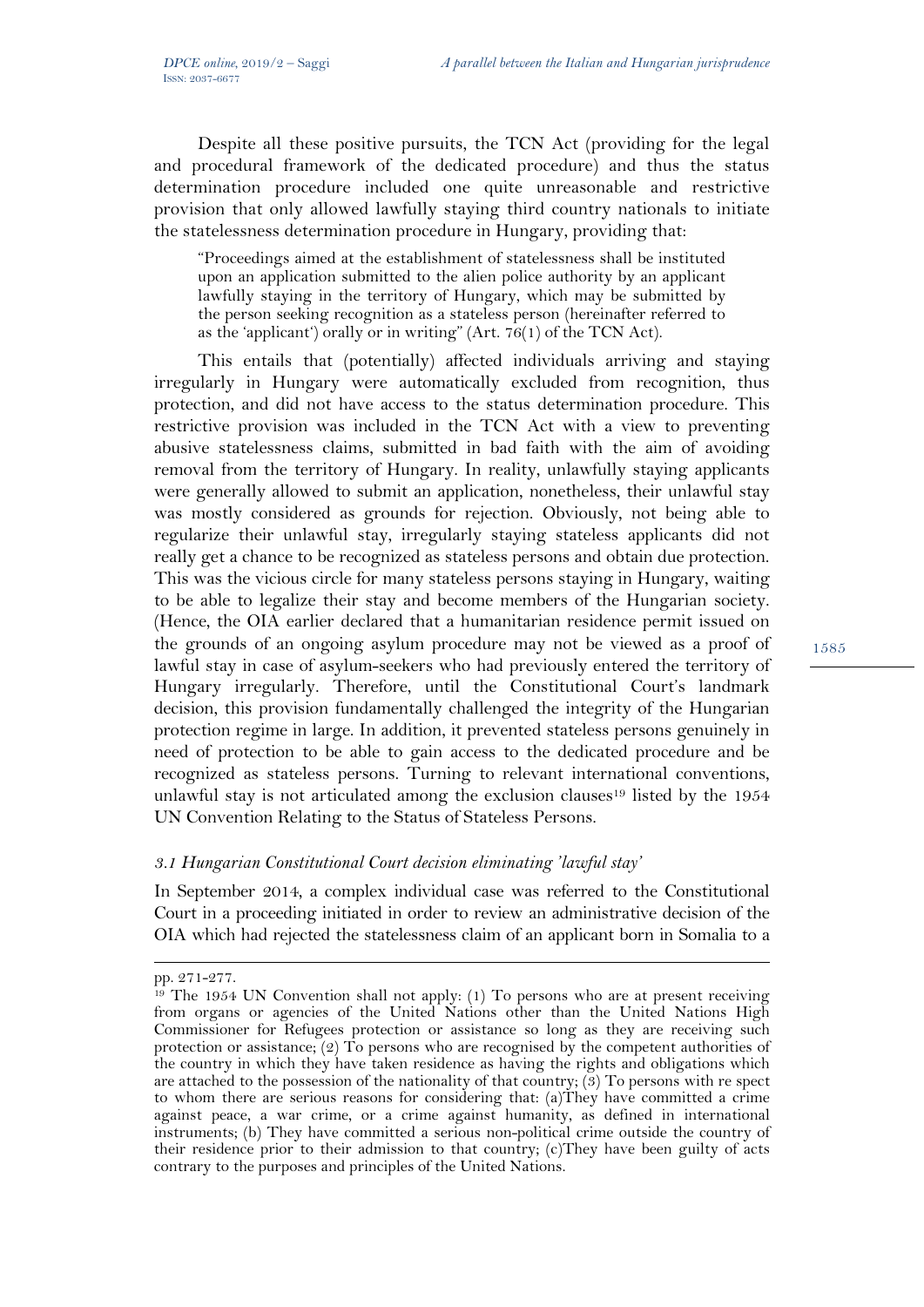Nigerian mother and a Somali father arriving to Hungary as an illegal migrant. The Hungarian Helsinki Committee and the UNHCR closely monitored the developments and participated in the case as third party interveners. In 2010, the applicant launched his first claim to be recognized as a stateless person in the framework of the established statelessness determination procedure. This claim was refused by the OIA, mainly due to the absence of proof of his lawful stay in the territory of Hungary which, as mentioned, was a prerequisite to submit this claim under Article 76(1) of the TCN Act. Then the applicant initiated a second procedure by bringing about new evidence, as a result of which the OIA changed its earlier position and agreed to the fact that the applicant had proved his statelessness. Nonetheless, it refused to grant him stateless status. The initiating judge submitted a petition and solicited the Constitutional Court in order to bring about the annulment of the contested provision<sup>20</sup> for breaching Hungary's international obligations borne under the 1954 UN Convention Relating to the Status of Stateless Persons<sup>21</sup> which would also interfere with the provisions of the Fundamental Law of Hungary.<sup>22</sup>

The turning point was brought by the Constitutional Court's decision<sup>23</sup> made on 23 February 2015, proclaiming that the lawful stay precondition foreseen in the TCN Act is unconstitutional because it interferes with Hungary's international obligations set out in the 1954 UN Convention Relating to the Status of Stateless Persons by narrowing the definition of a stateless person included in Art 1(1) of the same Convention. The Court found that this provision also violates Article  $Q(2)$  of the Fundamental Law of Hungary requiring full compliance between domestic law and international law. The Court emphasized that the contested requirement may not be seen as a procedural but as a substantial provision changing the definition of a stateless person as compared to the internationally recognized in Article 1 (1) of the 1954 UN Convention Relating to the Status of Stateless Persons (adopted by Hungary), thus, narrowing the personal scope of the TCN Act. According to the

1586

<sup>20</sup> Art. 25(1) of Act No. CLI of 2011 on the Constitutional Court (hereinafter: CC Act) which provides that '[i]f a judge, in the course of adjudication of a case in progress, is bound to apply a legal act that he/she perceives to be contrary to the Fundamental Law, or which has already been declared to be contrary to the Fundamental Law by the Constitutional Court, the judge shall suspend the judicial proceedings and, in accordance with Art. 24(2) lit. b) of the Fundamental Law, submit a petition for declaring that the legal act or a provision thereof is contrary to the Fundamental Law, and/or the exclusion of the application of the legal act contrary to the Fundamental Law.'

<sup>21</sup>Pursuant to Para. 10 of the Resolution: "According to the judge's motion, Article 1 of the United Nations Convention relating to the Status of Stateless Persons signed in New York on 28 September 1954, promulgated by Act II of 2002 (hereinafter "Statelessness Convention") – in respect of which no state may make any reservations under Article 38 thereof – does not specify lawful stay in the territory of the given state as a prerequisite for determining stateless status, in contrast with Section 76(1) of the Aliens Act. Based on Section  $76(1)$  of the Aliens Act, however, stateless status shall be refused for a person qualifying as a stateless person under Article 1 of the Statelessness Convention if s/he stays in Hungary unlawfully for any reason; therefore, it needs to be seen whether the phrase "lawfully staying" in Section 76(1) of the Aliens Act is in contravention with the Statelessness Convention and thus is in contravention of Articles Q (2) and XV (2) of the Fundamental Act."

 $22$  Art Q(2) provides that: "In order to comply with its obligations under international law, Hungary shall ensure that Hungarian law be in conformity with international law."

<sup>&</sup>lt;sup>23</sup> Resolution  $6/2015$  (II.25.) of the Constitutional Court on the determination whether the term "lawfully" in Section 76(1) of the TCN Act is contrary to the Fundamental Act and the annulment thereof.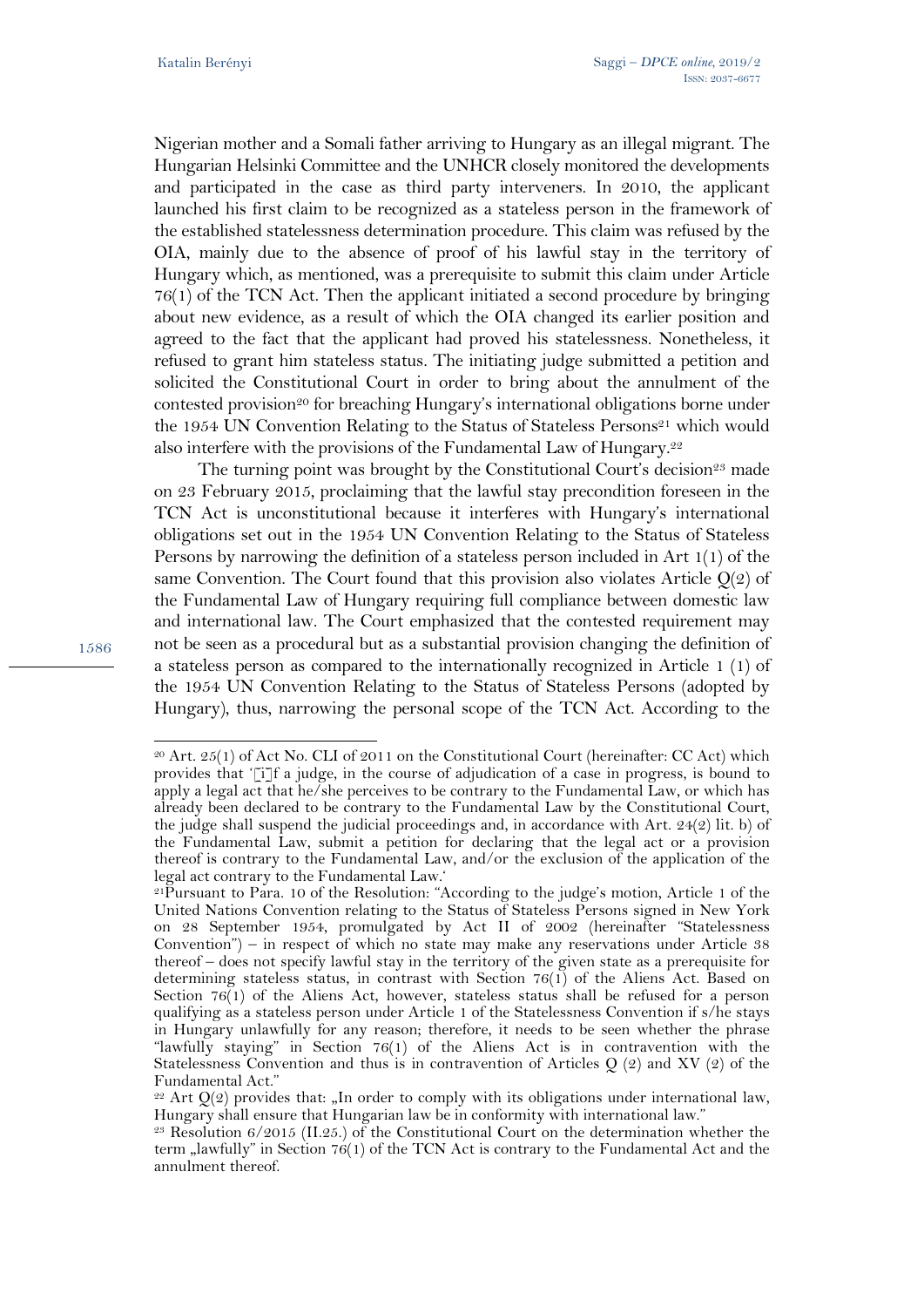Court, under the 1954 Convention Relating to the Status of Stateless Persons certain rights are to be granted only to lawfully staying stateless persons in the Contracting States, while other rights (*inter alia* right to property, access to courts) must be afforded to all stateless individuals, regardless of the lawfulness of their stay.

Consequently, the Constitutional Court removed the lawful stay requirement from the status determination procedure as of 30 September 2015. In light of the annulment, Section 76(1) of the TCN Act reads as:

"76 (1) Proceedings for the recognition of statelessness are opened upon the submission of an application to the alien police authority for the recognition as stateless by a person staying in the territory of Hungary (hereinafter: "applicant"). The application may be presented orally or in writing."

Notwithstanding this annulment, the Court refused to declare a general prohibition of application of this provision, as well as in the individual case at hand. The *pro futuro* annulment*24* of the provision of 'unlawful stay' was adopted in order to ensure legal certainty and thereby giving sufficient time for the legislator to make the necessary amendments. Very importantly, the Constitutional Court also pointed out that, in spite of the annulment of the mentioned provision, the act of unlawful entry and stay would not be considered lawful.25

The dissenting opinions<sup>26</sup> of eminent judges provide further substantial reflections on this important judgement on statelessness.

First, the parallel statement of Judge Ágnes Czine in support of the majority position to adopt the resolution recognized the UNHCR as "the body most able to interpret issues of international law associated with the 1954 UN Convention and to explore the related practice."27 Judge Czine viewed the "lawfully" phrase included in Section  $76(1)$  of the TCN Act as "an escape route for the authorities."28 Czine considered that the Court's decision relating to *pro futuro* annulment was reasonable in the case at hand, as it ensures legal certainty, taking note of the fact that the applicant remains eligible to submit a new application after the resolution enters into force, as of 30 September 2015.29

The other judicial opinions reflected rather on whether 'lawful stay' is a direct violation of the Fundamental Law of Hungary or if it is solely in conflict with an international convention, namely the 1954 UN Convention Relating to the Status of Stateless Persons. Judge Dienes-Oehm, whose views were mostly supported by Judge Barnabás Lenkovics and Judge Varga Zs, András, considered that even though the contested provision might be in conflict with an international

 $24$  Meaning that the annulment of the provision only has legal effects on future cases, therefore, does not apply retroactively.

<sup>25</sup>G. Gyulai, *Hungarian Constitutional Court declares that lawful stay requirement in statelessness determination breaches international law, European Network on Statelessness Blog*, Web. 2 Mar. 2015.

<sup>26</sup>Dissenting opinions from constitutional judges dr. István Balsai, dr. Egon Dienes-Oehm, dr. László Kiss, dr. Barnabás Lenkovics, dr. Miklós Lévay, dr. Péter Paczolay, dr. Béla Pokol, dr. László Salamon and dr. András Zs. Varga relating to Resolution 6/2015 (II.25.) of the Constitutional Court of Hungary on the determination whether the term  $\mu$ lawfully" in Section 76(1) of the TCN Act is contrary to the Fundamental Act and the annulment thereof.

 $27$ Para. 36. of the Resolution  $6/2015$  (II.25.).

<sup>28</sup> Para. 37. ibid.

<sup>29</sup> Para. 38. ibid.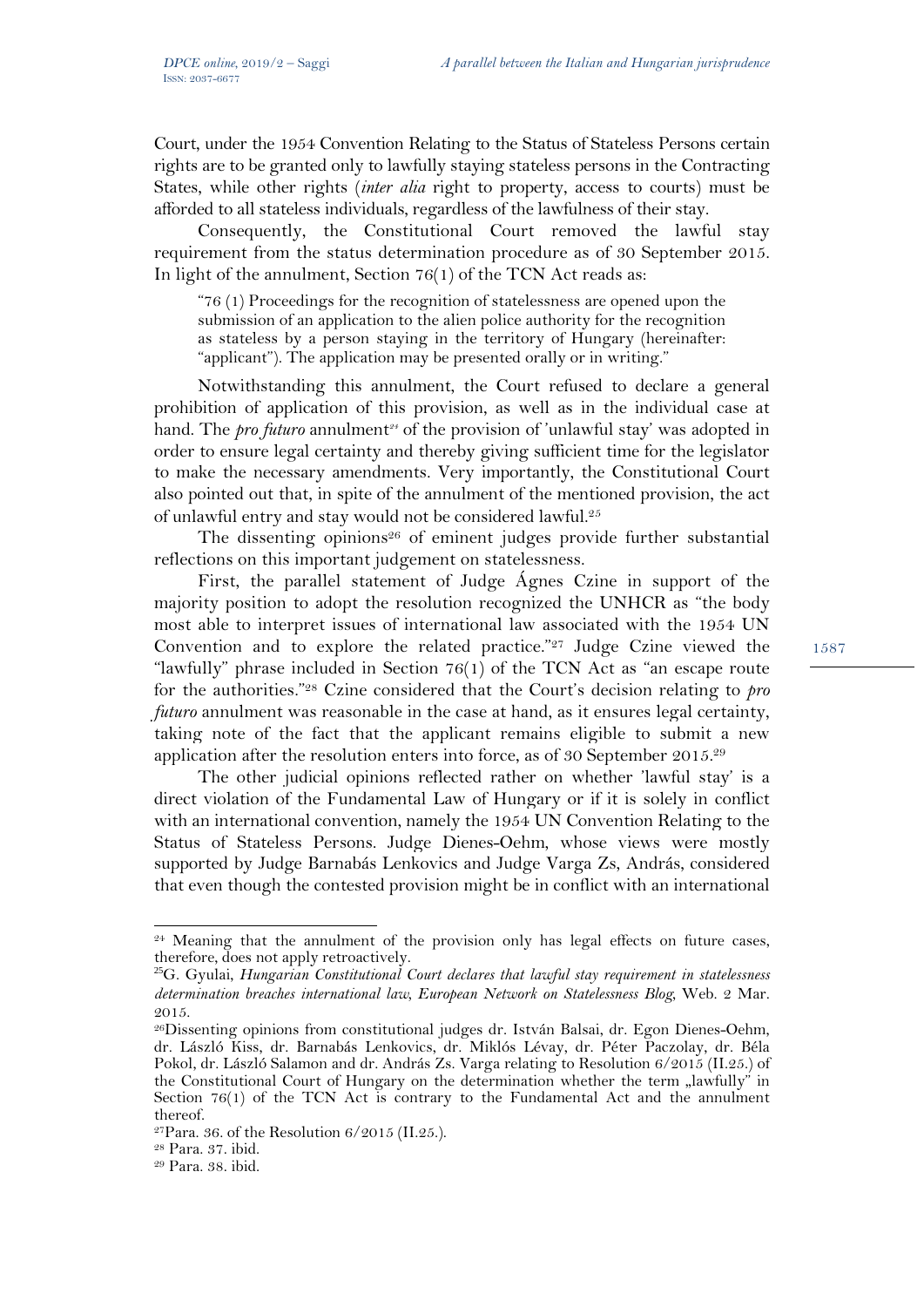treaty, this does not entail that it would be necessarily unconstitutional *per se*. Thus, in his view the Court should have obliged the legislator to address this norm conflict with a view to "harmonising international law and Hungarian law, based on Article  $Q(2)$  of the Fundamental Act, if necessary"<sup>30</sup> instead of annulling the law. He also noted that international law itself is based on national sovereignty, therefore, recognition of the *ius cogens* rules of international law is also subject to state authorisations set out in the national constitutions.<sup>31</sup>

The dissenting opinion made by Judge Miklós Lévay, supported by Judge László Kiss and Judge Péter Paczolay further argued that due to the particular norm control nature of the procedure, initiated by a judge, the Court should have declared the inapplicability of the provision of unlawful stay with regard to the given case, in the absence of which the plaintiff remains unable to access the procedure. As a result, he deemed that: "The party initiating the procedure has to bear the detrimental consequences arising out of this," namely those relating to stateless. Judge Dr. Lévay pointed out that "He has no identity papers or travel documents; his circumstances and situation infringe his dignity as a human being."32 With regard to to *pro futuro* annulment of the provision, he found that "[…] future annulment does not mean that the Constitutional Court could not have decided to prohibit its application based on the particularly important interest of the person initiating the procedure, made obvious in this specific case, while observing the general interest of ensuring legal certainty. Due to the facts and circumstances described above, this would have called for finding that the annulled legal provision cannot be applied to the case in progress."33

According to Judge Béla Pokol, supported by Judge András Zs. Varga, the 'lawful stay' provision within the legislative act promulgating the 1954 UN Convention Relating to the Status of Stateless Persons occupies an equal place in the hierarchy of norms, therefore, the Constitutional Court did not have the mandate to annul the conflicting legislation. It has to call upon the body drafting the legislation – the government or legislature – to take the measures necessary to eliminate the conflict.34 Judge Béla Pokol further explained that later provisions derogate earlier provisions in the event of a conflict. "In the case at hand, the Statelessness Convention was promulgated by a law, and the legal provision currently contested also refers to a provision of law, and arranges the conflict between the two provisions of law according to the principle of *"the latter derogates the former", according to which it is precisely the contested provision of law that has primacy."* This excludes the possibility for the Constitutional Court to nullify that legal provision and the only option available under Section 42(2) of the CC Act is to *"invite the Government or the legislator to take the necessary measures to resolve the conflict within the time-limit set."35* In addition, Judge Béla Pokol expressed his concerns relating to the annulment of the lawful stay provision in light of irregular migrants.<sup>36</sup> Finally, Judge László Salamon supported by Judge

<sup>30</sup> Paras. 40-41and Para. 45. ibid.

<sup>31</sup> Para 42. ibid.

<sup>32</sup> Paras. 53-59. ibid.

<sup>33</sup> Para. 60. ibid.

<sup>34</sup> Para. 65. ibid.

<sup>35</sup> Para. 67. ibid.

<sup>36</sup> Para. 70. ibid.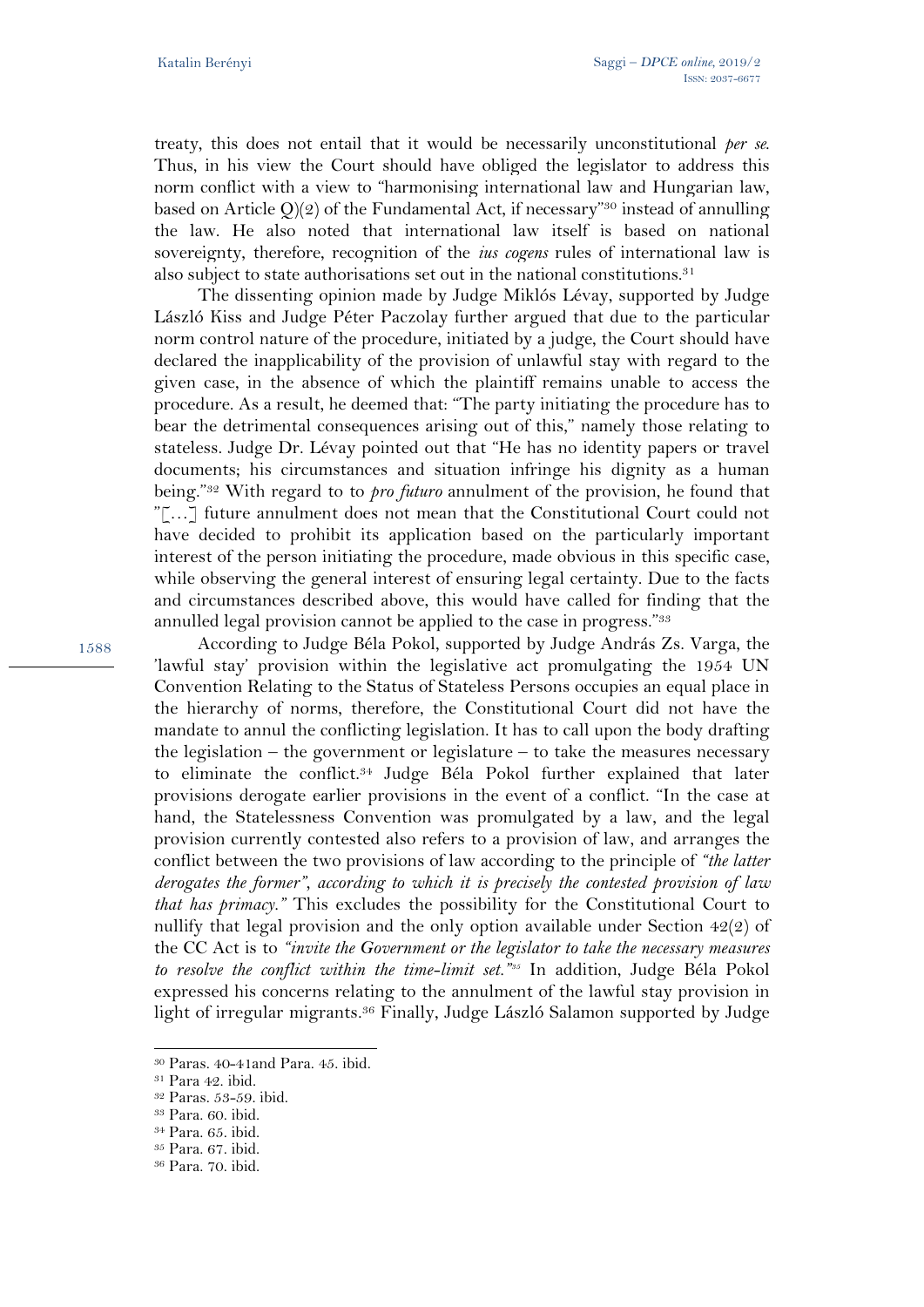István Balsai also deemed that a conflict between a piece of legislation and an international treaty does not necessarily result in a violation of Article Q(2) of the Fundamental Law, mainly because the latter sets out a state goal by assuming an obligation to ensure conformity between international law and Hungarian law which is not to be interpreted as a normative provision.

Summarizing the justification of the annulment of the contested provision of lawful stay and the essence of the dissenting opinions, it may be concluded that this decision marked indeed a milestone in Hungarian statelessness legislation from a human rights perspective. Eventually, an undue obstacle was removed from the otherwise exemplary dedicated procedure which further enhances the protection of stateless persons in Hungary. It must be mentioned that the UNHCR and the Hungarian Helsinki Committee have been making tremendous efforts to advocate against this provision.

### **4. Statelessness as an inter-generational issue in Italy**

Italy, as mentioned before, has a significant stateless population originating from the post Yugoslav space living in legal limbo for generations. Following the death of dictator Josip Tito in 1980, tensions between the Yugoslav republics emerged and Serbian nationalism increasingly escalated rendering national and ethnic minorities (Bosnian Muslims, Croats and Roma)<sup>37</sup> targets of aggression. From 1992, Bosnian Serb paramilitary organizations committed systematic acts of ethnic cleansing in Bosnia-Herzegovina and Croatia in the form of massacres, rapes and expulsions of non-Serbs, mostly Bosnian Muslims, Croats and Roma. During the Bosnian war many were forced to leave their country and seek shelter in other parts of Europe. Sardelic points out that, following the disintegration of Socialist Federal Republic of Yugoslavia (SFRY), the principle of legal continuity was applied to avoid mass statelessness. Pursuant to the principle of legal continuity, the citizenship of the newly established post-Yugoslav states was granted on the basis of the former republican citizenship. However, citizen registries generally did not reflect on those Roma who lived in informal settings failing to comply with the technicalities of substantiating a citizenship. They were unable to prove their habitual residence in one of the former republics thereby their former republican citizenship due to many Roma had migrated to different socialist republics without due consideration of acquiring the (republican) citizenship of the republic where they temporarily then permanently resided.38

The possession of identity documents and/or residence permit remains to be essential to apply for citizenship in their chosen country of residence, later in their life through naturalization. Therefore, albeit many of them might have been living in Italy for decades or even born there, they do not possess Italian citizenship. In addition, failing to properly register the birth of their children

l <sup>37</sup> Romani minorities were never constitutionally recognized as national minorities, but were rather informally referred to as an ethnic group in most Yugoslav socialist republics and as such, they were granted fewer cultural group rights, for instance, in the field of education.

<sup>38</sup> J. Sardelic, *Romani Minorities Caught in-between: Impeded Access to Citizenship and de facto Statelessness in the Post-Yugoslav Space. European Network of Statelessness Blog*, Web. 20 Sep. 2013.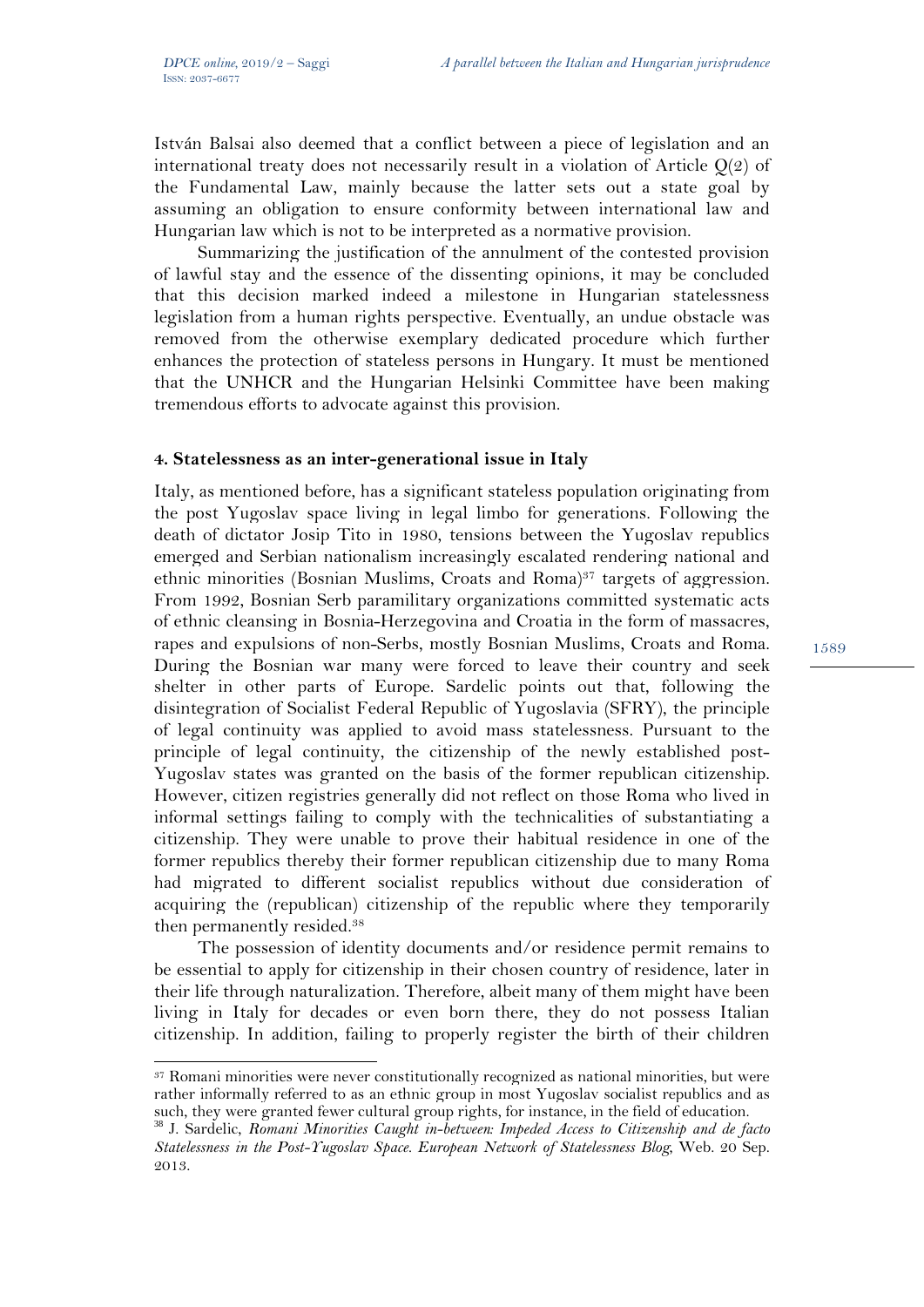poses a severe risk to the latter when applying for citizenship later as adults by not being able to prove their uninterrupted, habitual residence in the country for the period of time necessary for naturalization. This is also due to the fear of deportation that parents often decided not to register their children with their State of origin's Consulate nor their place of legal residence.<sup>39</sup> To overcome this obstacle, Italy has put in place an effective birth registration system, guaranteeing that all children born on its territory may be registered, regardless of their parents' legal situation.40

In the Italian context, the largest group of children at risk of statelessness are those children of Roma communities coming from the SFRY. An estimated 15,000 Roma children born in Italy find themselves in such a situation of legal non-existence.41 Undocumented non-nationals, generations of stateless persons originating from the SFRY have been living on the margins of mainstream Italian society. They are often criminalized and are extremely vulnerable to poverty, prostitution and trafficking in human beings, whereas they are not permitted to legally work nor benefit from free/subsidised education and health care, the same way as regular citizens. Their *de facto* statelessness may be further attributed to their societal discrimination, inadequate housing circumstances, as well as the excluding mindset of the majority population in EU Member States and Yugoslav successor states where the principle of *ius sanguinis* plays a predominant role in granting nationality. This nationality law principle has nationality transmitted by descent and the application of this principle greatly disregards the effective link of residents with the given state.

1590

 $\overline{a}$ 

Despite Italy having one of Europe's oldest statelessness determination procedures, very few have been recognised through the dedicated administrative procedure.42 During the administrative procedure governed by Article 17, Presidential Decree No. 572/93, the applicant has to submit an application to the Ministry of Interior, attaching a birth certificate, documentation concerning residence in Italy and any other relevant documents. In addition, it can only be accessed by those legally present in Italy. Considering the realities of undocumented stateless individuals, it is apparent that only few of them can comply with these requirements. As a result, in reality most stateless applicants have no chance to have access to the administrative determination procedure in Italy. This entails that in spite of the higher costs of the judicial procedure, it proved to be more accessible for stateless applicants, as well as for those who do not legally reside in Italy, since it is not required that the applicant possesses a residence permit in Italy. For these procedures mainly, the rules of the ordinary civil procedure apply, where the Ministry of Interior is the defendant.<sup>43</sup>

<sup>39</sup> E. Rozzi, *Out of Limbo: Promoting the right of stateless Roma people to a legal status in Italy, European Network on Statelessness Blog*, Web. 12 Nov. 2013.

<sup>40</sup> D. Maccioni, *Ending childhood statelessness in Italy, European Network on Statelessness Blog*, Web. 30 Jun. 2015.

<sup>&</sup>lt;sup>41</sup> Council of Europe. Report by Thomas Hammarberg, former Commissioner for Human Rights of the Council of Europe. Strasbourg: 2011.

<sup>42</sup> E. Rozzi, *Out of Limbo: Promoting the right of stateless Roma people to a legal status in Italy, European Network on Statelessness Blog*, Web. 12 Nov. 2013.

<sup>43</sup> European Union. European Commission. European Migration Network (EMN), *EMN Inform on Statelessness in the EU*, Brussels: 2016.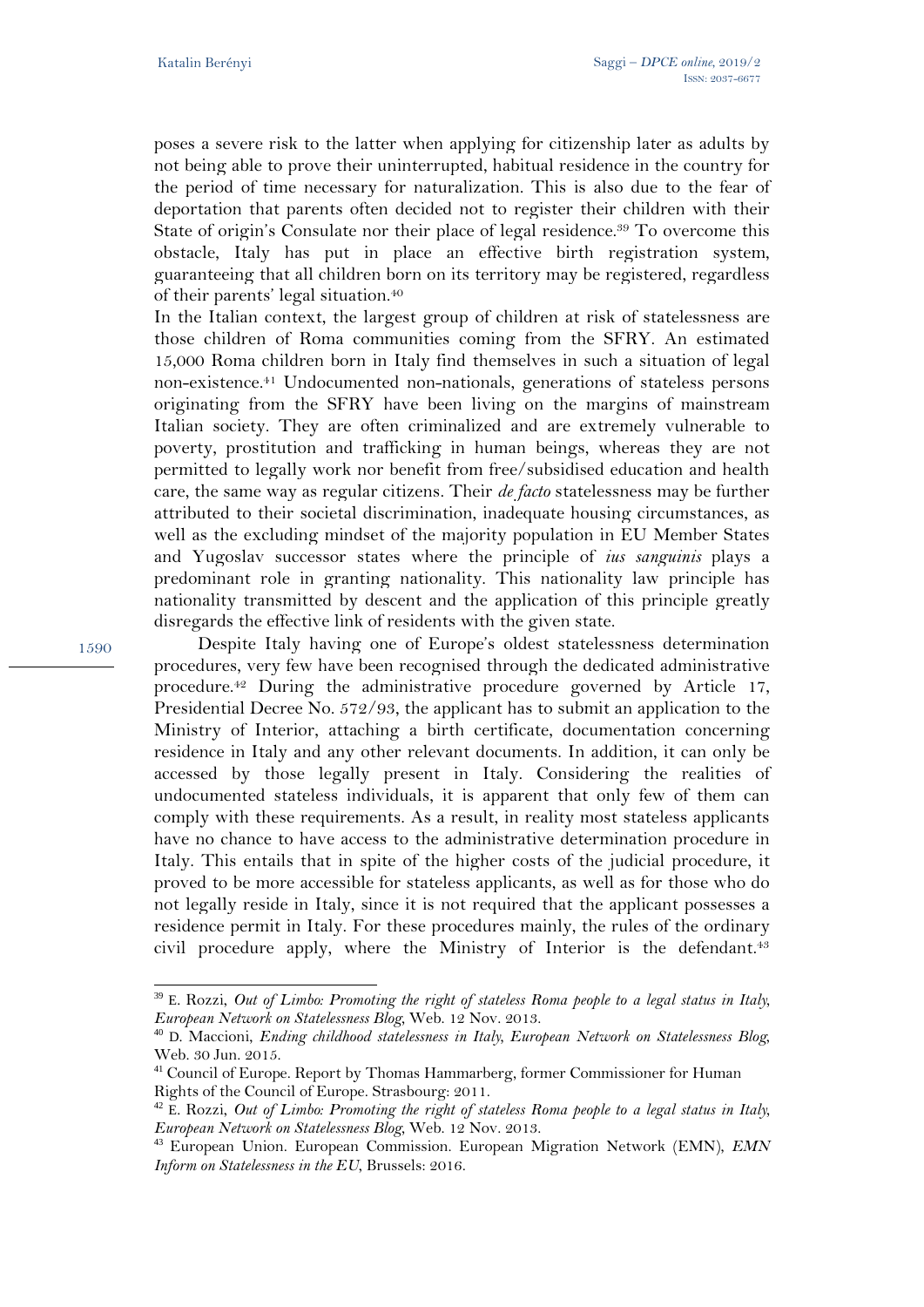Nonetheless, due to the lack of distinct regulation, there are no provisions providing for the exact documents the applicant needs to file to the court to obtain the recognition of their stateless status.44

### *4.1. Shift in Italian Nationality Legislation*

Nationality legislations play a crucial role in putting concerned second and third generation immigrants of Bosnian and Roma descent at stake of statelessness. Relating to the acquisition to nationality, Italian legislation (Law 91/1992) provides that "a foreigner born in Italy, who has resided legally without interruption until reaching the age of majority, becomes a citizen if (s)he elects to acquire Italian citizenship within one year of reaching that age". Consequently, those who are unable to prove their legal residence in Italy cannot acquire Italian citizenship when they reach adulthood. Therefore, Italian nationality legislation does not take due account of the second and third generation migrant populations emerging in Italy over the course of the last twenty to fifty years $45$ which might suggest a certain extent of discrimination *vis-à-vis* certain minority populations, including those of Roma and Bosnian origins who immigrated to Italy during and after the Bosnian war therefore were not born in Italy.

As a result of intense policy debates in Italy starting in 2011,<sup>46</sup> a working group was established in 2013 that focused on the legal status of Roma under the National Roma Inclusion Strategy, engaging competent Ministries and the UNHCR, as well as reform talks started on nationality legislation favouring *jus soli.* Consequently, in 2013, Article 33 of Decree Law 69/2013 (*Decreto del Fare*) came into force seeking to simplify and rationalize the existing procedures governed by Law 91/1992 in order to reflect better on the situation of young people of foreign origin living in Italy. Decree Law 69/2013 laid down an obligation for the authorities to inform all minors turning 18 registered at birth about their right to acquire Italian citizenship and the procedure they have to undertake to this end. The new provision provides that "children cannot be held responsible for administrative failures of this kind that are attributable to their parents or the public administration." The new provision was first applied in 2016 when the Civil Court of Rome made a positive decision referring to the above-mentioned provision, and thereby, changed a previous refusal of citizenship in case of a Romani woman.47 The concerned woman of Bosnian origin was born and raised in Italy, fulfilled the conditions for Italian citizenship, yet was first refused to obtain Italian citizenship on the basis that she only managed to acquire a residence permit as a juvenile, suggesting that she was not "legally resident" since birth as required by Law 91/1992.<sup>48</sup>

l

<sup>&</sup>lt;sup>44</sup> G. Bittoni, *Statelessness determination procedure in Italy: who bears the burden of proof? European Network of Statelessness Blog*, Web. 6 May 2015.

<sup>45</sup> E. Paparella, *Second-Generation Migrant Women and the Acquisition of Italian Nationality, Gender and Migration in Italy: A Multilayered Perspective, Ashgate Publishing LtD*., 2016. p. 197. <sup>46</sup> Greatly inspired by the country-specific conclusions and recommendations made by Thomas Hammarberg in relation to his visit in Italy in May 2011.

 $47$  Ruling N. 1369/2016 of the Civil Court of Rome.

<sup>48</sup> European Commission. Compilation of the joint COM & LU EMN NCP ad-hoc query on statelessness (Part 1), Brussels: 2016.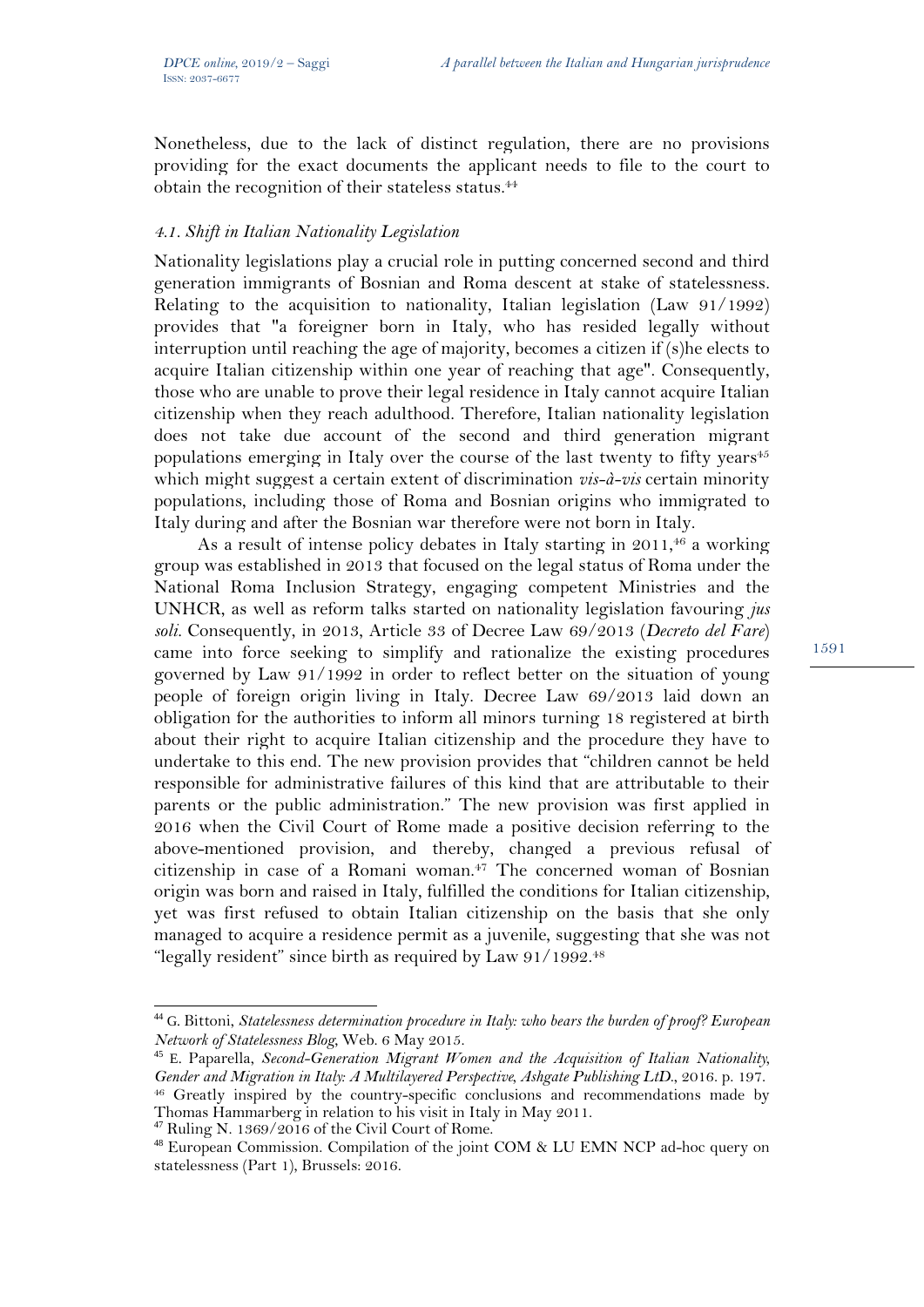The Italian Citizenship Law 91/1992 itself was subject to an amendment bill and was approved by the Lower House of the Italian Parliament on October 13, 2015. Then in November 2015, a bill was submitted to the Senate concerning the procedure for determining the status of stateless persons in the Prefectures – Territorial Government Offices.

The main changes concern:

a) the possibility to request the status of stateless person for anyone who is in Italy, even if they are residing irregularly

b) the issuance of a residence permit by Police Authorities "pending the outcome of the recognition procedure"

c) the possibility for applicants with both regular and irregular status to submit self-certifications concerning their personal details and the length of their stay in Italy when making their applications.

Nevertheless, by applying Article 33 of Decree Law 69/2013, the Court confirmed that the woman is indeed an Italian national. The court deemed that the authorities were disproportionately strict by rendering legal residence conditional on both uninterrupted registered residence and continuous possession of a residence permit, referring to international principles deriving from international legal instruments dealing with the rights of the child and found that a "constitutionally oriented" interpretation of the 2013 provision must apply retroactively in this case.49 Despite the important policy and legislative changes introduced by the Decree Law 69/2013, children who were born and habitually resided in Italy until reaching the age of majority (18 years old) but did not hold a regular permit of stay for the period required by law for filing the application to acquire citizenship, still face difficulties in applying. In order to lodge an application for the acquisition of Italian citizenship at the competent Municipality requires registration at the local population register office, which can be carried out only in case of possession of a regular permit of stay. Accordingly, the application of all those persons who cannot be enrolled in the population register office is declared inadmissible by the municipal Citizenship Office. In order to facilitate the acquisition of Italian citizenship of concerned second-third generation migrants and solve the problem of holding a regular permit of stay, Maccioni suggests that a permit of stay based on the right to respect for private and family life could be issued to those who are entitled to apply for citizenship.50

### *4.2. Italian court ruling reducing the burden of proof in dedicated procedures*

A few weeks after the landmark decision of the Hungarian Constitutional Court decision on the Hungarian statelessness determination procedure in February 2015, the Italian Court of Cassation ruled on a case<sup>51</sup> concerning the Italian statelessness determination procedure in March 2015 in a very similar, proactive law-making spirit. The Court of Cassation reversed a decision delivered by the

 $\overline{a}$ 49 N. Garbin - Weiss, Adam. An Italian Recipe for Reducing Childhood Statelessness. European Network on Statelessness Blog, Web. 27 May 2016.

<sup>50</sup> D. Maccioni, *Ending childhood statelessness in Italy, European Network on Statelessness Blog*, 2015.

<sup>51</sup> Ruling No. 4262 of 3 March 2015 of the Italian Court of Cassation.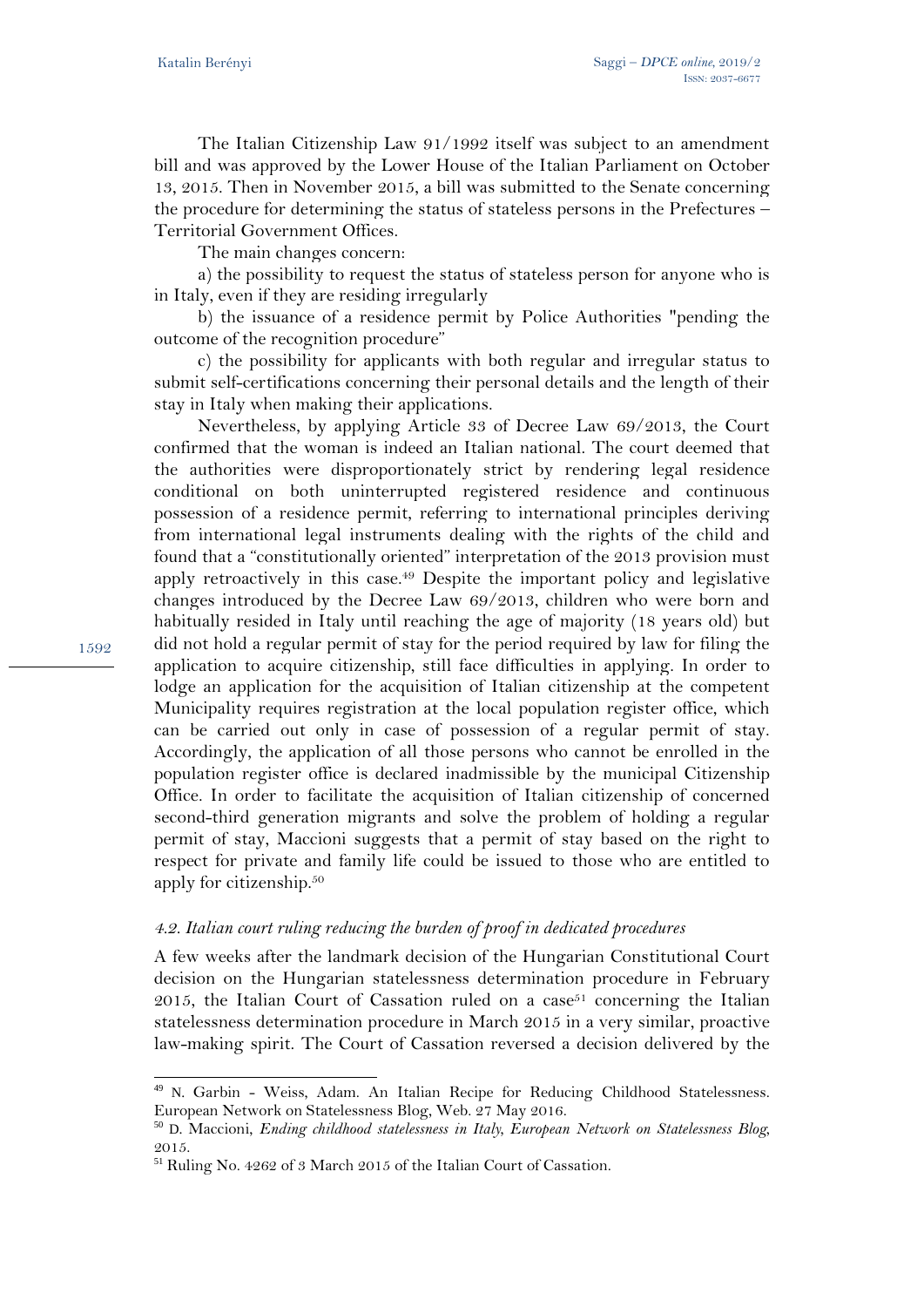Court of Appeal of Rome which had refused to recognise yet another stateless woman of Bosnian origin living in Italy since birth.

In its decision, the Court of Cassation compared stateless persons to third country nationals who are beneficiaries of international protection, comparing the similarities between these distinct categories based on the direct implication on the burden of proof related to the applicant's lack of nationality in statelessness determination procedures. In its judgment, the Court recalls the definition of a stateless person as proclaimed in Article 1(1) of the 1954 UN Convention Relating to the Status of Stateless Persons, referring to the obligation of the treatment of stateless persons originating from this Convention. In addition, the Court articulated that third country nationals staying in the territory of Italy enjoy fundamental human rights irrespective of having Italian nationality or not.

The Court found that stateless persons have the right to apply directly for the recognition of their stateless status before a judge in civil proceedings soliciting the more effective judicial procedure. Also, the Italian Court of Cassation held that the similarities between stateless persons and beneficiaries of international protection suggest important implications on the extent of burden of proof which must be reduced also in statelessness determination procedures<sup>52</sup>. This would entail that the judge himself should reach out to competent public authorities (both Italian and those of the State the applicant has effective bonds with) for the purpose of collecting supporting information and evidence on the nationality status of the applicant which may substantiate their nationality, by contributing to the evidence submitted by the claimant.

The Court of Cassation also found that the Court of Appeal of Rome did not consider thoroughly the context of the case at hand, as the Court failed to investigate whether the claimant could have acquired the nationality of Bosnia and Herzegovina in practical terms. This would have been vital, considering that if the Court had verified the context adequately, it would have revealed that based on the Law on Citizenship of Bosnia and Herzegovina, the claimant simply had not met the requirements needed to apply for Bosnian citizenship. What is more, the Court of Cassation proclaimed that the stateless applicant did not have Italian nationality and decided to grant her the stateless status.

This ruling has far-reaching implications and constitutes a significant impetus for Italian judges to leverage better their investigative power to adequately substantiate stateless applicants' personal circumstances engaging in collaborative efforts to verify all potential evidence pertaining to the applicant's statelessness thereby lowering the burden of proof of the applicant.

### **5. Conclusions**

 $\overline{a}$ 

This paper has explored the findings of recent Hungarian and Italian case law testifying the genuine dedication of both governments to comply with their international obligations stemming from the statelessness related legal instruments ratified by the two countries, duly implementing provisions

<sup>52</sup> G. Bittoni, *Statelessness determination procedure in Italy: who bears the burden of proof? European Network of Statelessness Blog*, Web. 6 May 2015.